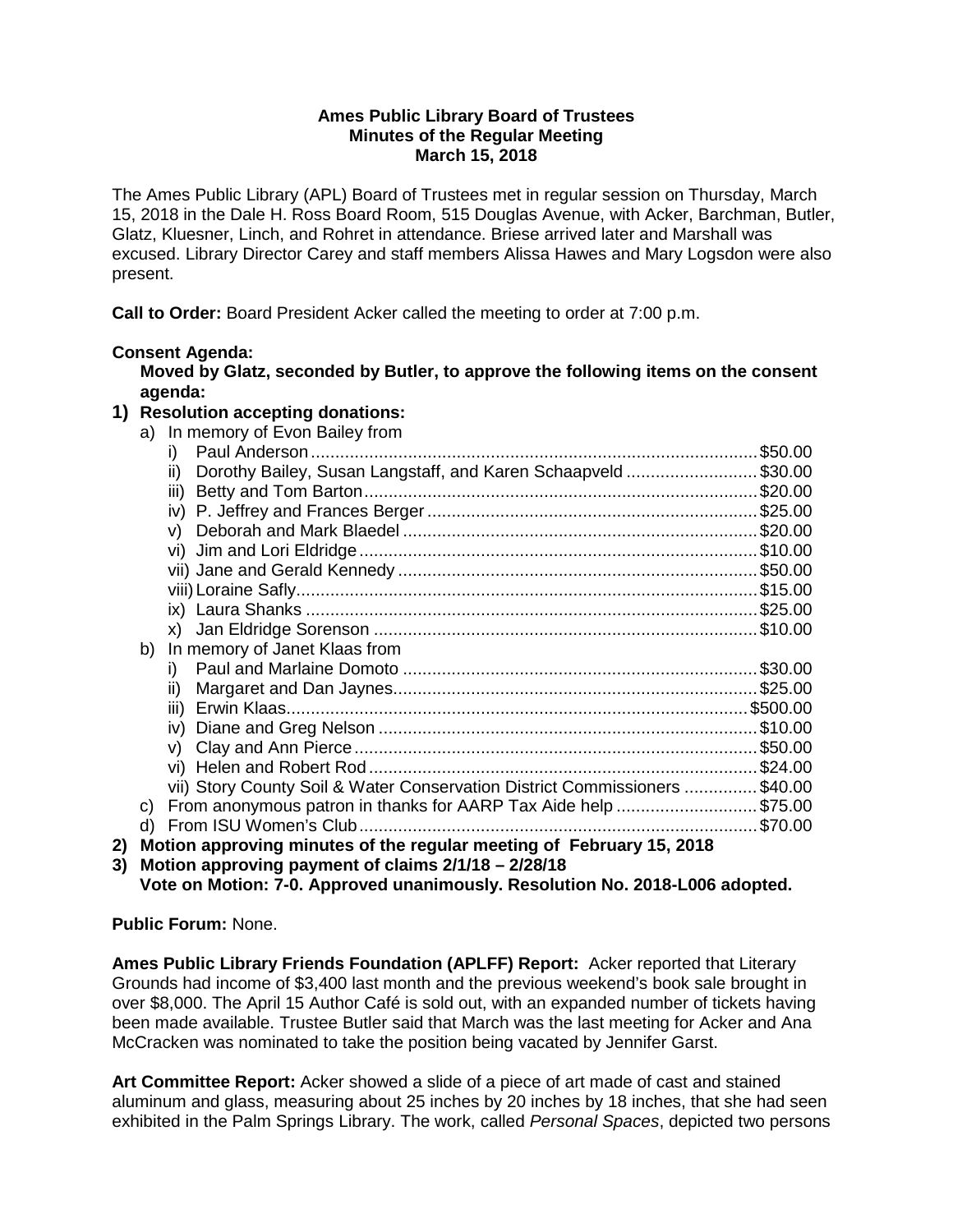perusing library books. Acker said it was the last in series of library pieces by American Artist Lucy Lyon. Acker said the Art Committee was positively disposed toward purchasing it for APL, but it carries a \$30,000 price tag. She said the purchase could be made in three installments, if the Board were interested in pursuing it.

#### Briese arrived at 7:05 pm

The trustees found the subject matter and design appealing, but noted that the Library does not have any other art work valued this high. The Library would not purchase a piece with the intent of making an investment or selling it later, and if it were to be part of the permanent collection, it would need to be mounted on some sort of pedestal, lighted, and protected. Ongoing maintenance and security could become issues. The question of whether there might be any local artists who could create something similar was also raised, as their works are to be given preference according to the Library's policy. It was suggested that a purchase such as this would only make sense if it were done on the private side. At the direction of the Board, for example, APLFF could see if people were interested in donating to purchase a special piece that held significance and then commemorate it at a special event. No action was taken.

Carey stated that the original artwork from Stewart Buck had been delivered and a reception will be held on May 16 at 7 p.m. in the Farwell T. Brown Auditorium. Refreshments will be served and Mr. Buck will do a presentation and show a four-minute video on the concept and creation of the work. She said he did a lot of research into the subject matter and the piece is historically accurate. The unveiling will take place in the Heritage Room, where the piece will be hung. Carey said that Mr. Buck now lives in Ankeny, but grew up in Ames.

**Director Evaluation Committee Report:** Trustee Rohret said that the committee had met with Carey on Monday and her evaluation would take place under New Business.

**Administrative Staff Report:** Carey said that Julia Slocum and Kate Oltman were hired as clerks in Customer Account Services and four new youth/teen interns were hired; the Human Resources Intern helped conduct interviews with staff. A new student who is working his Master's degree at the University of Missouri will be working 130 hours over the summer for his practicum. He is interested in teen programming and met with the Teen Librarian.

Fiscal Year 2016/17 statistics from the Iowa Urban Public Library Association (IUPLA) were distributed, showing how the libraries compared amongst themselves. Carey pointed out that Ames had far higher figures for volunteers and programming than the others, especially considering the population. She said that Cedar Rapids has an interesting arrangement with two social workers who go to the library three days a week and use library space to meet clients. It is helpful to those who need services, provides the social workers a way of reaching people who can't meet in their offices, and expands the services the library is able to offer. She also related that Davenport Public Library is planning a pub crawl in April, after hearing about APL's.

Staff Development Day took place in February; Glatz and Barchman were able to attend. Responses about and from the presenter were good. In-house experts also presented that day: Cathy Cooney spoke about services to the homeless; the Safety Team offered updates; and the Budget Team gave its presentation to staff.

Trustee Glatz said he had run into the presenter after Staff Day and she told him how impressed she was with staff's level of engagement and the Library's overall commitment to the concepts of empathy and creating a welcoming environment.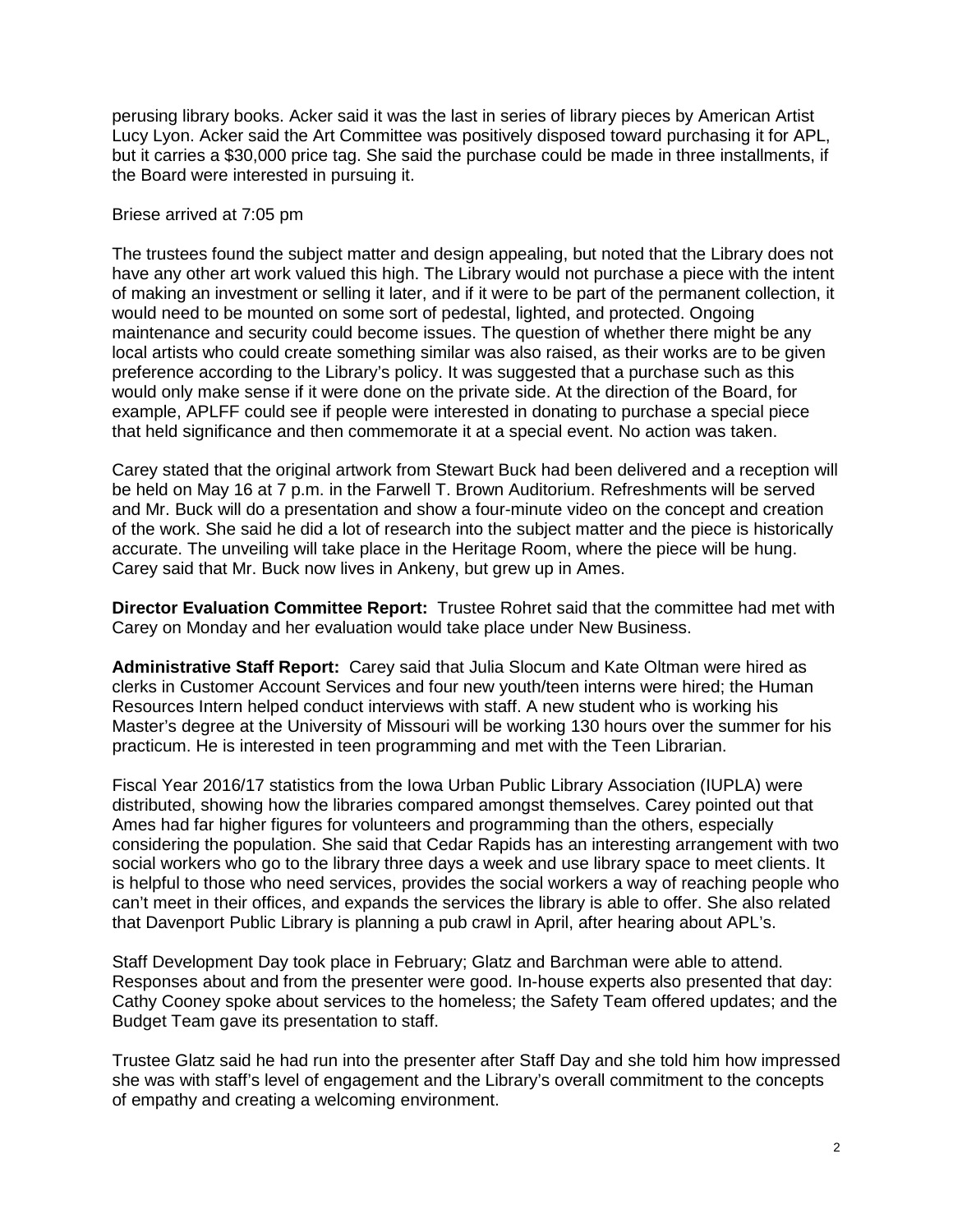Carey said that February was a banner month for programming. She said transformation could be seen taking place in the room during some of the Black History Month events. She personally saw tears and witnessed hour-long conversations that were held afterwards. She said March promises to be just as engaging—*Page One* is a full six pages long.

**Board Education:** Director Carey, along with Adult Services Manager Mary Logsdon and Resource Services Manager Alissa Dornink Hawes, shared the budget presentation they had given to the City Council in February. The team used an American Library Association theme, "Libraries Transform," to structure the presentation and demonstrate how the library can play a transformative role for citizens who use it. They spoke about highlights from last year, ongoing and upcoming activities, and funding requests shown on pages 184 through 199 of the City's Draft 2018/19 Program Budget, and how they relate to APL Strategic Plan Initiatives such as:

- strengthening the relationship with ISU Community;
- ensuring excellent customer service;
- developing welcoming and accessible destinations;
- engaging community members;
- encouraging early literacy skill development;
- cultivating program partners;
- curating responsive collections and programs;
- advancing digital literacy; and
- exploring streaming services.

Acker noted that City Council has been well disposed toward the Library and said she is pleased that the members look favorably on the Library's requests. Carey agreed that they provide strong support and also challenge the Library in a favorable way.

# **Director's General Job Duties Policy:**

# **Moved by Glatz, seconded Kluesner, to retain the Director's General Job Duties Policy without changes.**

Glatz said that the policy was the basis for this year's performance appraisal questions and had provided an adequate framework. Rohret suggested that the Board might want to review the policy again when a recruitment takes place, rather than waiting three years. Carey pointed out that the policy is not actually a position description—it describes what a director has to make sure is happening—but agreed that the Board would want to make sure the position description fits with the policy. She said she had obtained the position descriptions from all the other IUPLA libraries and offered to get their policies, as well.

#### **Vote on Motion: 7-0. Approved unanimously.**

**Sex Offender Policy:** Glatz said he felt the policy was a bit confusing because one section states that appeals will not be entertained, but another discusses exceptions to the general regulations. It was agreed that the language should be changed to make it clear that exceptions may be requested, but may not be appealed. Revisions will be presented in April.

# **2018/19 Enrich Iowa Agreement:**

**Moved by Linch, seconded by Barchman, to adopt a resolution authorizing execution of the Enrich Iowa agreement, including Direct State Aid, Open Access, and Interlibrary Loan Reimbursement for the period from July 1, 2018 through June 30, 2019.**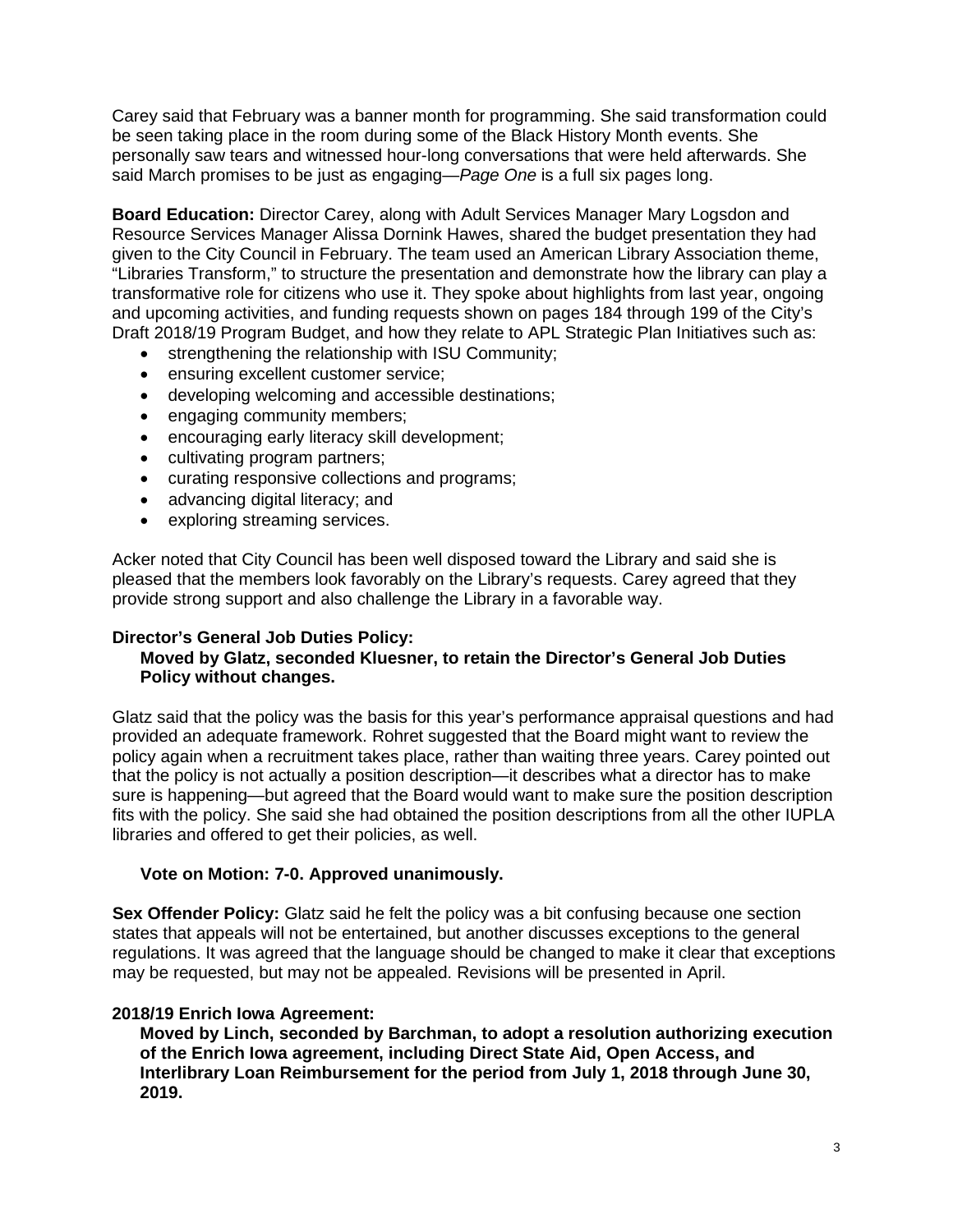When asked if the Library had any issues with the compliance requirements, Carey replied in the negative. She said the Direct State Aid report focuses on impact and the State Library asks for stories to relay to the legislature; the other statistics are gathered by staff throughout the year.

### **Vote on Motion: 7-0. (Unanimous approval.) Resolution No. 2018-L007 adopted.**

**Contract for Website Redesign:** Carey reported that staff had no recommendation on awarding a contract yet because the demonstration that was to have taken place the previous day did not happen. Staff is in hopes that it can take place on Friday. In the meantime, Carey said she would like authorization to proceed with negotiations. APLFF funding in the amount of \$30,000 was included in the budget; however, without approval by the Board, the Director's contracting authority is limited to \$25,000.

#### **Moved by Briese, seconded by Rohret, to adopt a resolution authorizing the Library Director to work with representatives of a selected vendor to negotiate for redesign of the APL Website, based on responses to Request for Proposal No. 2018-056.**

Carey noted that the Library might not even need a contract—a purchase order could possibly serve as a contract—and terms and conditions would be approved by the Legal Department, but the vendors of both products under consideration are very busy, so the Library would like to get on a calendar soon.

## **Vote on Motion: 7-0. (Unanimous approval.) Resolution No. 2018-L008 adopted.**

**Director's Performance Evaluation:** Acker stated that Carey requested that the meeting be closed under the provision of Iowa Code Section 21.5(1) (i), which refers to the evaluation of the professional competency of an individual whose performance is being considered.

**Moved by Rohret, seconded by Glatz, to close the meeting under the provisions of Iowa Code Section 21.5(1)(i) for the purpose of discussing the Director's performance evaluation.** 

**Roll Call Vote: 8-0. (Voting aye: Acker, Barchman, Briese, Butler, Glatz, Kluesner, Linch, Rohret). Motion carried unanimously.** 

The meeting was closed at 8:15 p.m. and reconvened in open session at 9:08 p.m.

#### **Director's Salary for Fiscal Year 2018/19:**

**Moved by Briese, seconded by Rohret, to adopt a resolution setting the Director's salary at \$140,000 for fiscal year 2018/19.**

**Vote on Motion: 7-0. Motion carried unanimously. Resolution No. 2018-L009 adopted.** 

**Election and Installation of Officers:** The slate of candidates presented by the Nominating Committee in February was: Charles Glatz for President; Roger Kluesner for Vice President; and Sarah Barchman for Secretary.

Acker asked if there were any further nominations for the office of president. Hearing none, she declared nominations for the office of president closed. She welcomed further nominations for the office of vice president. None were offered and nominations for the office of vice president were declared closed. Additional nominations for the office of secretary were invited. None were offered; nominations for the office of secretary were declared closed.